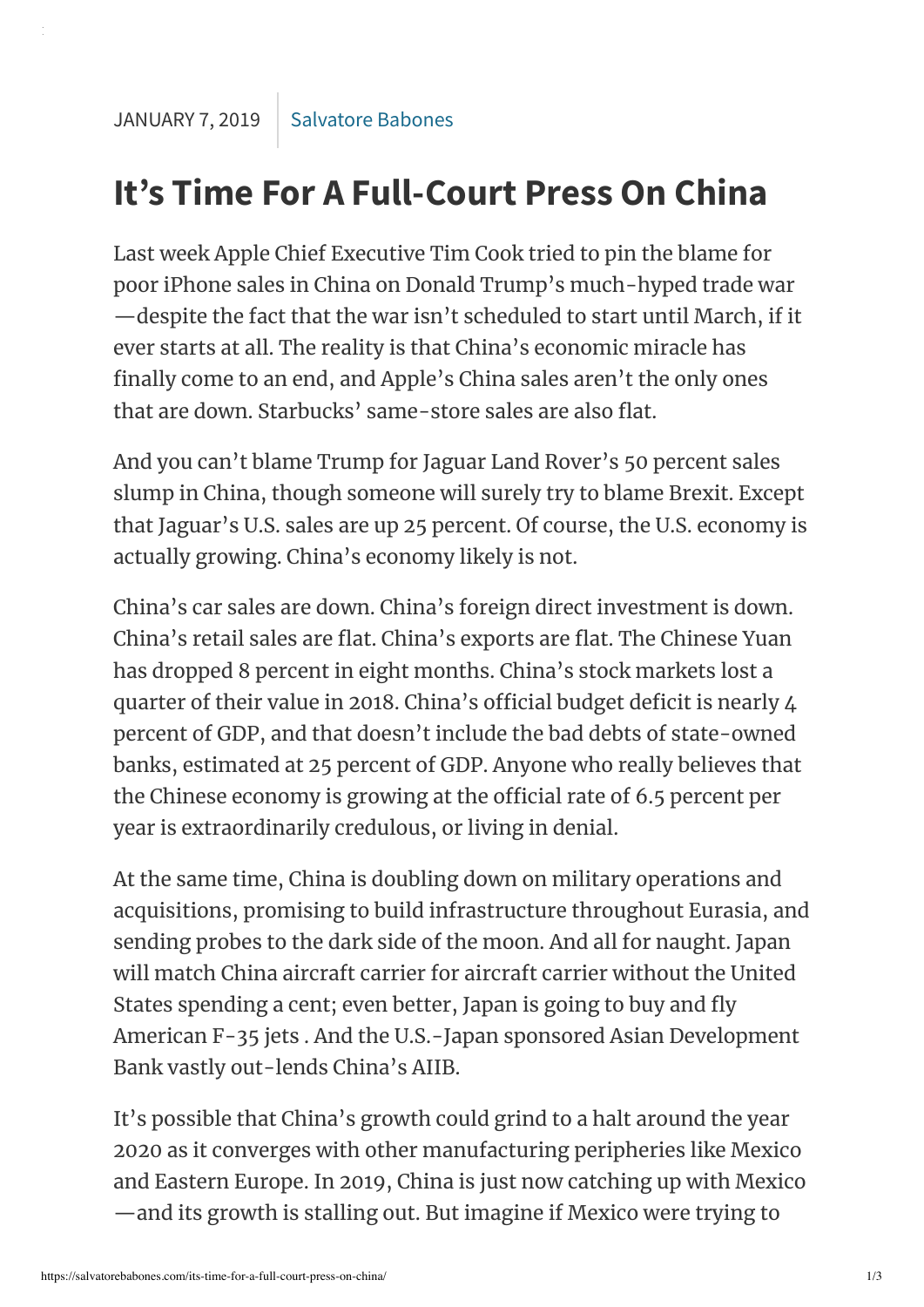## 18/07/2019 It's Time For A Full-Court Press On China | Salvatore Babones

support a massive military buildup, a continent-wide infrastructure effort, and a prestige space program to boot. That would be crazy.

Well, China is essentially just Mexico multiplied by ten, each one piled on top of the other. At least Mexico has a healthy population profile, with a median age of twenty-eight and a fertility rate of 2.2 children per woman, or just above replacement level. China has a rapidly aging population with a median age of thirty-seven and a fertility rate that is a national secret, but likely in the vicinity of 1.5. China's working age population peaked in 2014 and will soon be in rapid decline.

China's demographic trap means even more pressure on government budgets for healthcare and pensions at a time when there are fewer people paying taxes and economic growth is drying up. Trade war? China can't afford a trade war. It can't even afford the iPhone X.

If China was a democracy, then it would kick out the bums. But of course, China is not a democracy, and the bums are the Communist Party. That calls to memory another Communist Party that attempted a massive military expansion in the midst of a faltering economy. It took about five years for the Soviet Union to go from fomenting revolution in Africa and Central America to complete collapse in 1991.

China is intent on avoiding the Soviet fate. That's why it is imprisoning millions of its Turkic Moslem Uyghur minority in re-education camps in the chronically restive Xinjiang Province, which borders Afghanistan and Pakistan-administered Kashmir. China has cracked down on dissent and begun to implement a nationwide social-credit system designed to keep people in line. And of course China's leader Xi Jinping continues to demand possession of Taiwan.

But even China's resources are limited, and it is pushing those limits if it hasn't surpassed them already. In a replay of the late 1980s, the United States has a dynamic economy, a robust military, and an aggressive president, while its main geopolitical opponent is overextended and overcommitted. Just as America's 1980s military buildup exposed the fragility of the Soviet economy, a full court press today has the potential to crack the Communist Party of China.

https://salvator**r@pressrive;;corrt\thpt:rmilitary/dictatorship presiding over a highly**  $^{2/3}$ China's forty years of so-called reform have only returned the country to where it was before the Communist Party ever took power: a